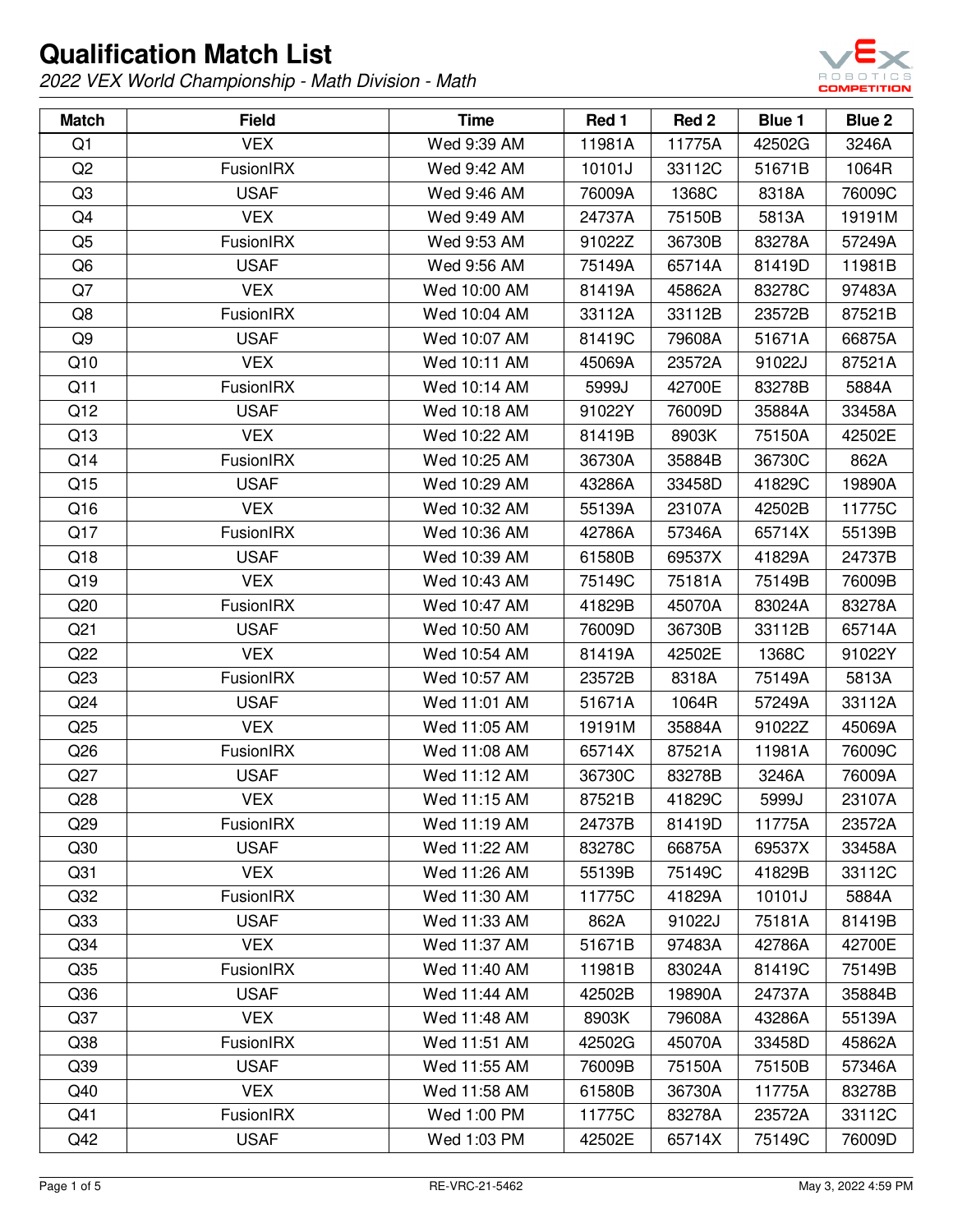

| <b>Match</b>    | <b>Field</b> | <b>Time</b> | Red 1  | Red 2  | Blue 1 | Blue 2 |
|-----------------|--------------|-------------|--------|--------|--------|--------|
| Q43             | <b>VEX</b>   | Wed 1:07 PM | 10101J | 23572B | 55139B | 36730B |
| Q44             | FusionIRX    | Wed 1:10 PM | 81419C | 19191M | 42786A | 5999J  |
| Q45             | <b>USAF</b>  | Wed 1:14 PM | 1368C  | 23107A | 11981A | 19890A |
| Q46             | <b>VEX</b>   | Wed 1:17 PM | 5884A  | 3246A  | 45069A | 75149A |
| Q47             | FusionIRX    | Wed 1:21 PM | 76009A | 42700E | 91022J | 65714A |
| Q48             | <b>USAF</b>  | Wed 1:25 PM | 83278C | 35884B | 79608A | 42502G |
| Q49             | <b>VEX</b>   | Wed 1:28 PM | 76009C | 41829C | 75181A | 41829B |
| Q50             | FusionIRX    | Wed 1:32 PM | 75149B | 8318A  | 81419A | 57346A |
| Q51             | <b>USAF</b>  | Wed 1:35 PM | 76009B | 51671A | 45070A | 61580B |
| Q52             | <b>VEX</b>   | Wed 1:39 PM | 33112A | 97483A | 36730A | 83024A |
| Q53             | FusionIRX    | Wed 1:43 PM | 81419B | 87521A | 35884A | 41829A |
| Q54             | <b>USAF</b>  | Wed 1:46 PM | 51671B | 91022Z | 8903K  | 33112B |
| Q55             | <b>VEX</b>   | Wed 1:50 PM | 24737A | 24737B | 36730C | 11981B |
| Q56             | FusionIRX    | Wed 1:53 PM | 75150A | 69537X | 33458D | 81419D |
| Q57             | <b>USAF</b>  | Wed 1:57 PM | 862A   | 5813A  | 66875A | 87521B |
| Q58             | <b>VEX</b>   | Wed 2:00 PM | 75150B | 1064R  | 55139A | 91022Y |
| Q59             | FusionIRX    | Wed 2:04 PM | 43286A | 33458A | 45862A | 42502B |
| Q60             | <b>USAF</b>  | Wed 2:08 PM | 57249A | 19890A | 42502E | 11775A |
| Q61             | <b>VEX</b>   | Wed 2:11 PM | 23572A | 75181A | 19191M | 76009D |
| Q62             | FusionIRX    | Wed 2:15 PM | 41829A | 5999J  | 33112A | 45069A |
| Q <sub>63</sub> | <b>USAF</b>  | Wed 2:18 PM | 8318A  | 61580B | 75149C | 10101J |
| Q64             | <b>VEX</b>   | Wed 2:22 PM | 83278B | 57346A | 81419B | 75149A |
| Q65             | FusionIRX    | Wed 2:26 PM | 33458D | 5884A  | 23572B | 79608A |
| Q66             | <b>USAF</b>  | Wed 2:29 PM | 35884A | 83278A | 862A   | 24737A |
| Q67             | <b>VEX</b>   | Wed 2:33 PM | 42786A | 83024A | 8903K  | 69537X |
| Q <sub>68</sub> | FusionIRX    | Wed 2:36 PM | 87521A | 91022Y | 36730B | 51671A |
| Q69             | <b>USAF</b>  | Wed 2:40 PM | 57249A | 42502G | 55139A | 36730A |
| Q70             | <b>VEX</b>   | Wed 2:43 PM | 11981B | 83278C | 51671B | 1368C  |
| Q71             | FusionIRX    | Wed 2:47 PM | 41829B | 97483A | 23107A | 24737B |
| Q72             | <b>USAF</b>  | Wed 2:51 PM | 45070A | 81419D | 35884B | 81419A |
| Q73             | <b>VEX</b>   | Wed 2:54 PM | 55139B | 45862A | 91022Z | 76009C |
| Q74             | FusionIRX    | Wed 2:58 PM | 33112C | 65714A | 75150A | 43286A |
| Q75             | <b>USAF</b>  | Wed 3:01 PM | 42502B | 5813A  | 76009A | 41829C |
| Q76             | <b>VEX</b>   | Wed 3:05 PM | 87521B | 1064R  | 42700E | 76009B |
| Q77             | FusionIRX    | Wed 3:09 PM | 3246A  | 81419C | 65714X | 75150B |
| Q78             | <b>USAF</b>  | Wed 3:12 PM | 66875A | 11981A | 11775C | 91022J |
| Q79             | <b>VEX</b>   | Wed 3:16 PM | 33458A | 75149B | 36730C | 33112B |
| Q80             | FusionIRX    | Wed 3:19 PM | 36730B | 75149A | 61580B | 42786A |
| Q81             | <b>USAF</b>  | Wed 3:23 PM | 35884B | 42502E | 83278B | 41829A |
| Q82             | <b>VEX</b>   | Wed 3:26 PM | 11981B | 55139B | 33458D | 5999J  |
| Q83             | FusionIRX    | Wed 3:30 PM | 76009C | 19191M | 81419B | 69537X |
| Q84             | <b>USAF</b>  | Wed 3:34 PM | 75150A | 33112A | 91022Z | 5884A  |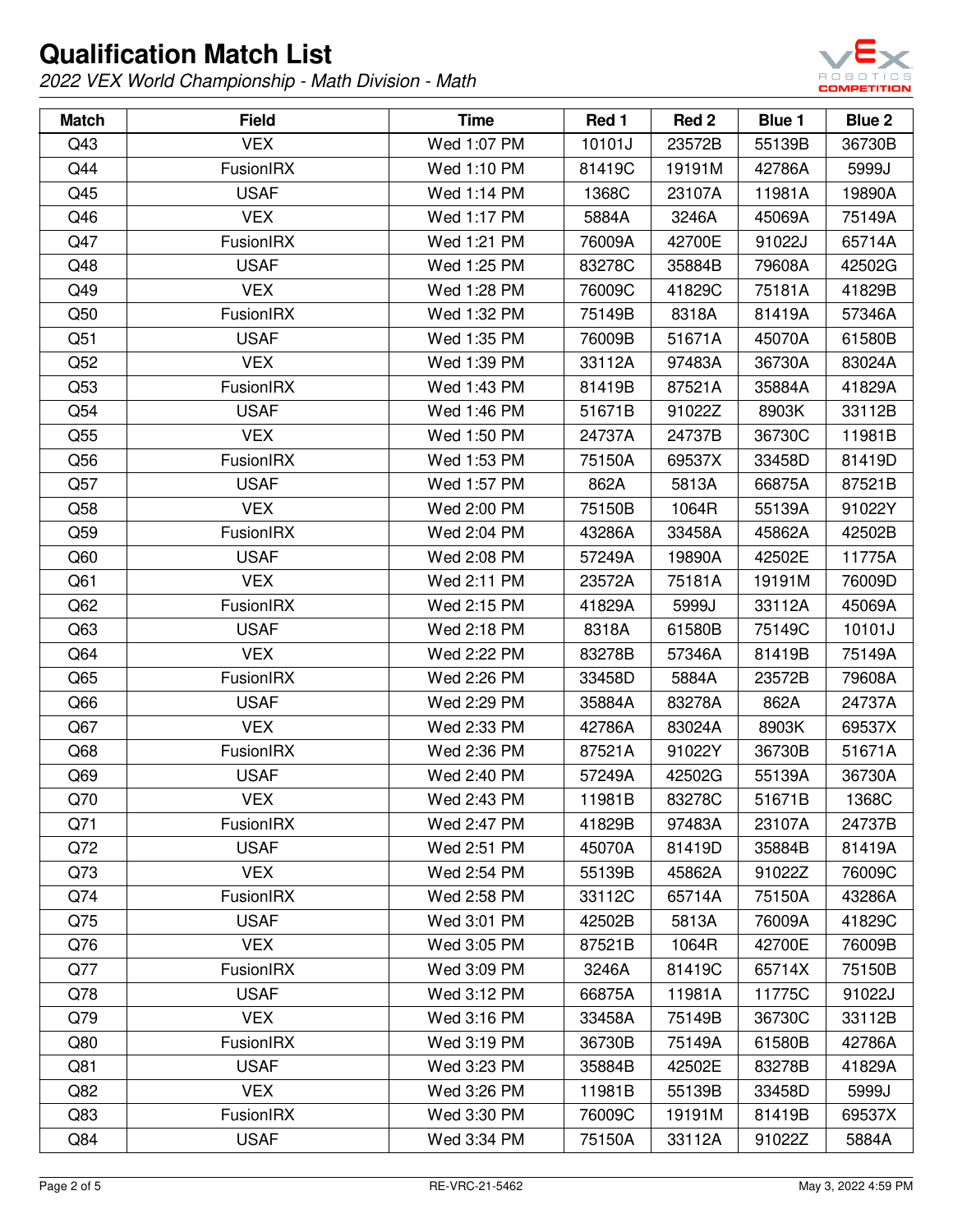

| <b>Match</b> | <b>Field</b> | <b>Time</b> | Red 1  | Red 2  | Blue 1 | Blue 2 |
|--------------|--------------|-------------|--------|--------|--------|--------|
| Q85          | <b>VEX</b>   | Wed 3:37 PM | 36730A | 8903K  | 1064R  | 5813A  |
| Q86          | FusionIRX    | Wed 3:41 PM | 11775A | 45069A | 8318A  | 43286A |
| Q87          | <b>USAF</b>  | Wed 3:44 PM | 91022J | 33112C | 65714X | 24737A |
| Q88          | <b>VEX</b>   | Wed 3:48 PM | 1368C  | 83278A | 87521A | 42700E |
| Q89          | FusionIRX    | Wed 3:52 PM | 19890A | 75181A | 81419C | 51671B |
| Q90          | <b>USAF</b>  | Wed 3:55 PM | 81419D | 76009B | 57249A | 45862A |
| Q91          | <b>VEX</b>   | Wed 3:59 PM | 11775C | 33112B | 81419A | 51671A |
| Q92          | FusionIRX    | Wed 4:02 PM | 75150B | 87521B | 33458A | 11981A |
| Q93          | <b>USAF</b>  | Wed 4:06 PM | 23572B | 24737B | 91022Y | 57346A |
| Q94          | <b>VEX</b>   | Wed 4:09 PM | 10101J | 36730C | 97483A | 66875A |
| Q95          | FusionIRX    | Wed 4:13 PM | 79608A | 23572A | 45070A | 862A   |
| Q96          | <b>USAF</b>  | Wed 4:17 PM | 41829C | 65714A | 35884A | 75149C |
| Q97          | <b>VEX</b>   | Wed 4:20 PM | 41829B | 75149B | 83278C | 42502B |
| Q98          | FusionIRX    | Wed 4:24 PM | 55139A | 3246A  | 83024A | 76009D |
| Q99          | <b>USAF</b>  | Wed 4:27 PM | 42502G | 23107A | 76009A | 42502E |
| Q100         | <b>VEX</b>   | Wed 4:31 PM | 69537X | 57249A | 43286A | 55139B |
| Q101         | FusionIRX    | Wed 4:35 PM | 45069A | 5813A  | 75181A | 36730B |
| Q102         | <b>USAF</b>  | Wed 4:38 PM | 11775A | 41829A | 1064R  | 81419C |
| Q103         | <b>VEX</b>   | Wed 4:42 PM | 65714X | 45862A | 1368C  | 75150A |
| Q104         | FusionIRX    | Wed 4:45 PM | 42786A | 862A   | 10101J | 76009B |
| Q105         | <b>USAF</b>  | Wed 4:49 PM | 33458A | 91022J | 75149C | 79608A |
| Q106         | <b>VEX</b>   | Wed 4:52 PM | 76009C | 57346A | 8903K  | 36730C |
| Q107         | FusionIRX    | Wed 4:56 PM | 55139A | 81419B | 83278C | 45070A |
| Q108         | <b>USAF</b>  | Wed 5:00 PM | 24737A | 42700E | 33112A | 11775C |
| Q109         | <b>VEX</b>   | Wed 5:03 PM | 75149A | 76009A | 19890A | 23572A |
| Q110         | FusionIRX    | Wed 5:07 PM | 42502B | 33458D | 97483A | 61580B |
| Q111         | <b>USAF</b>  | Wed 5:10 PM | 5999J  | 87521A | 24737B | 36730A |
| Q112         | <b>VEX</b>   | Wed 5:14 PM | 81419A | 42502G | 19191M | 65714A |
| Q113         | FusionIRX    | Wed 5:18 PM | 11981B | 91022Z | 3246A  | 41829C |
| Q114         | <b>USAF</b>  | Wed 5:21 PM | 76009D | 8318A  | 41829B | 75150B |
| Q115         | <b>VEX</b>   | Wed 5:25 PM | 33112B | 83278B | 11981A | 35884A |
| Q116         | FusionIRX    | Wed 5:28 PM | 91022Y | 5884A  | 81419D | 75149B |
| Q117         | <b>USAF</b>  | Wed 5:32 PM | 66875A | 33112C | 23572B | 23107A |
| Q118         | <b>VEX</b>   | Wed 5:35 PM | 83278A | 51671A | 87521B | 35884B |
| Q119         | FusionIRX    | Wed 5:39 PM | 83024A | 51671B | 57346A | 79608A |
| Q120         | <b>USAF</b>  | Wed 5:43 PM | 76009C | 81419C | 23572A | 33112A |
| Q121         | <b>VEX</b>   | Wed 5:46 PM | 10101J | 1368C  | 91022J | 8903K  |
| Q122         | FusionIRX    | Wed 5:50 PM | 91022Z | 61580B | 65714A | 33458A |
| Q123         | <b>USAF</b>  | Wed 5:53 PM | 45069A | 76009D | 11981B | 19890A |
| Q124         | <b>VEX</b>   | Wed 5:57 PM | 45070A | 83278B | 8318A  | 42502B |
| Q125         | FusionIRX    | Wed 6:01 PM | 11775A | 33458D | 83278C | 87521A |
| Q126         | <b>USAF</b>  | Wed 6:04 PM | 55139B | 75150A | 41829C | 42502G |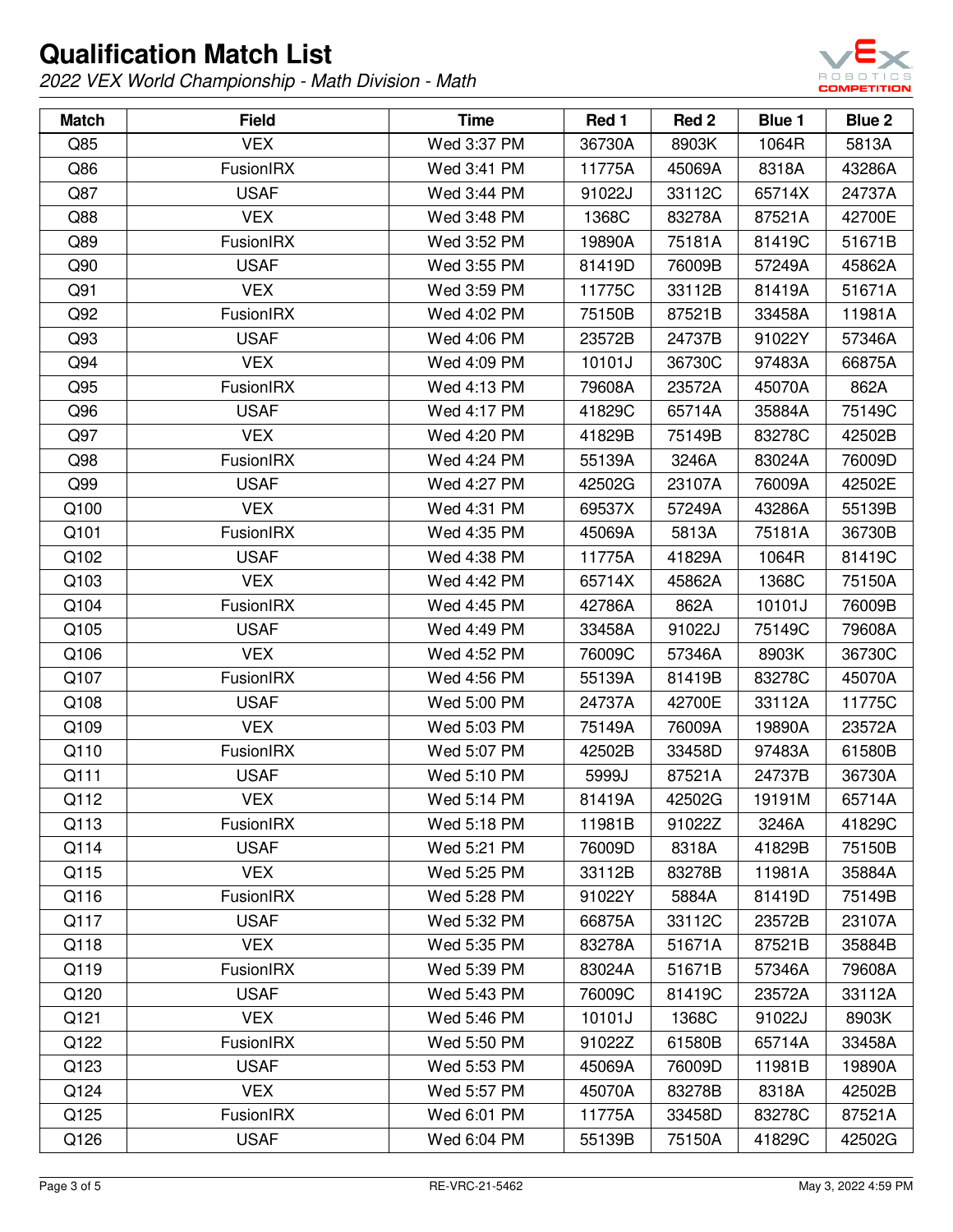

| <b>Match</b> | <b>Field</b>     | <b>Time</b>  | Red 1  | Red 2  | Blue 1 | Blue 2 |
|--------------|------------------|--------------|--------|--------|--------|--------|
| Q127         | <b>VEX</b>       | Wed 6:08 PM  | 11981A | 76009B | 69537X | 35884B |
| Q128         | FusionIRX        | Wed 6:11 PM  | 42786A | 23107A | 75149B | 5813A  |
| Q129         | <b>USAF</b>      | Wed 6:15 PM  | 75149C | 36730C | 75149A | 1064R  |
| Q130         | <b>VEX</b>       | Wed 6:18 PM  | 43286A | 24737A | 41829B | 91022Y |
| Q131         | <b>FusionIRX</b> | Wed 6:22 PM  | 36730A | 3246A  | 42700E | 51671A |
| Q132         | <b>USAF</b>      | Wed 6:26 PM  | 87521B | 42502E | 33112C | 55139A |
| Q133         | <b>VEX</b>       | Wed 6:29 PM  | 57249A | 5884A  | 75181A | 97483A |
| Q134         | FusionIRX        | Wed 6:33 PM  | 35884A | 83024A | 81419A | 5999J  |
| Q135         | <b>USAF</b>      | Wed 6:36 PM  | 23572B | 45862A | 11775C | 19191M |
| Q136         | <b>VEX</b>       | Wed 6:40 PM  | 24737B | 81419B | 33112B | 83278A |
| Q137         | <b>FusionIRX</b> | Wed 6:44 PM  | 36730B | 75150B | 41829A | 862A   |
| Q138         | <b>USAF</b>      | Wed 6:47 PM  | 66875A | 81419D | 76009A | 65714X |
| Q139         | <b>VEX</b>       | Wed 6:51 PM  | 51671B | 55139B | 61580B | 45069A |
| Q140         | <b>FusionIRX</b> | Thu 8:15 AM  | 51671A | 41829B | 91022J | 75149A |
| Q141         | <b>USAF</b>      | Thu 8:18 AM  | 91022Y | 23572A | 91022Z | 87521B |
| Q142         | <b>VEX</b>       | Thu 8:22 AM  | 42700E | 83278C | 19890A | 33112C |
| Q143         | FusionIRX        | Thu 8:26 AM  | 75181A | 36730C | 1368C  | 45070A |
| Q144         | <b>USAF</b>      | Thu 8:30 AM  | 43286A | 57346A | 42502E | 19191M |
| Q145         | <b>VEX</b>       | Thu 8:33 AM  | 5813A  | 3246A  | 33458D | 76009B |
| Q146         | FusionIRX        | Thu 8:37 AM  | 55139A | 69537X | 45862A | 11775A |
| Q147         | <b>USAF</b>      | Thu 8:41 AM  | 33112B | 41829A | 42786A | 36730A |
| Q148         | <b>VEX</b>       | Thu 8:45 AM  | 35884A | 11775C | 65714X | 8903K  |
| Q149         | FusionIRX        | Thu 8:48 AM  | 11981A | 76009A | 862A   | 24737B |
| Q150         | <b>USAF</b>      | Thu 8:52 AM  | 81419C | 42502B | 57249A | 76009D |
| Q151         | <b>VEX</b>       | Thu 8:56 AM  | 1064R  | 83278A | 8318A  | 81419D |
| Q152         | <b>FusionIRX</b> | Thu 9:00 AM  | 97483A | 5999J  | 79608A | 65714A |
| Q153         | <b>USAF</b>      | Thu 9:03 AM  | 83024A | 75149C | 75150A | 66875A |
| Q154         | <b>VEX</b>       | Thu 9:07 AM  | 81419A | 33112A | 87521A | 10101J |
| Q155         | <b>FusionIRX</b> | Thu 9:11 AM  | 36730B | 76009C | 11981B | 83278B |
| Q156         | <b>USAF</b>      | Thu 9:15 AM  | 35884B | 75150B | 23107A | 51671B |
| Q157         | <b>VEX</b>       | Thu 9:18 AM  | 33458A | 41829C | 81419B | 5884A  |
| Q158         | FusionIRX        | Thu 9:22 AM  | 24737A | 75149B | 23572B | 42502G |
| Q159         | <b>USAF</b>      | Thu 9:26 AM  | 91022J | 76009D | 91022Z | 76009B |
| Q160         | <b>VEX</b>       | Thu 9:30 AM  | 45862A | 1064R  | 45069A | 57346A |
| Q161         | FusionIRX        | Thu 9:33 AM  | 97483A | 33112C | 41829A | 1368C  |
| Q162         | <b>USAF</b>      | Thu 9:37 AM  | 65714A | 36730A | 11775C | 8318A  |
| Q163         | <b>VEX</b>       | Thu 9:41 AM  | 24737B | 51671A | 55139B | 55139A |
| Q164         | FusionIRX        | Thu 9:45 AM  | 19191M | 57249A | 11981A | 33458D |
| Q165         | <b>USAF</b>      | Thu 9:48 AM  | 8903K  | 61580B | 75150B | 83278A |
| Q166         | <b>VEX</b>       | Thu 9:52 AM  | 76009A | 5884A  | 69537X | 41829B |
| Q167         | FusionIRX        | Thu 9:56 AM  | 10101J | 81419D | 76009C | 43286A |
| Q168         | <b>USAF</b>      | Thu 10:00 AM | 862A   | 33112B | 87521A | 75149C |